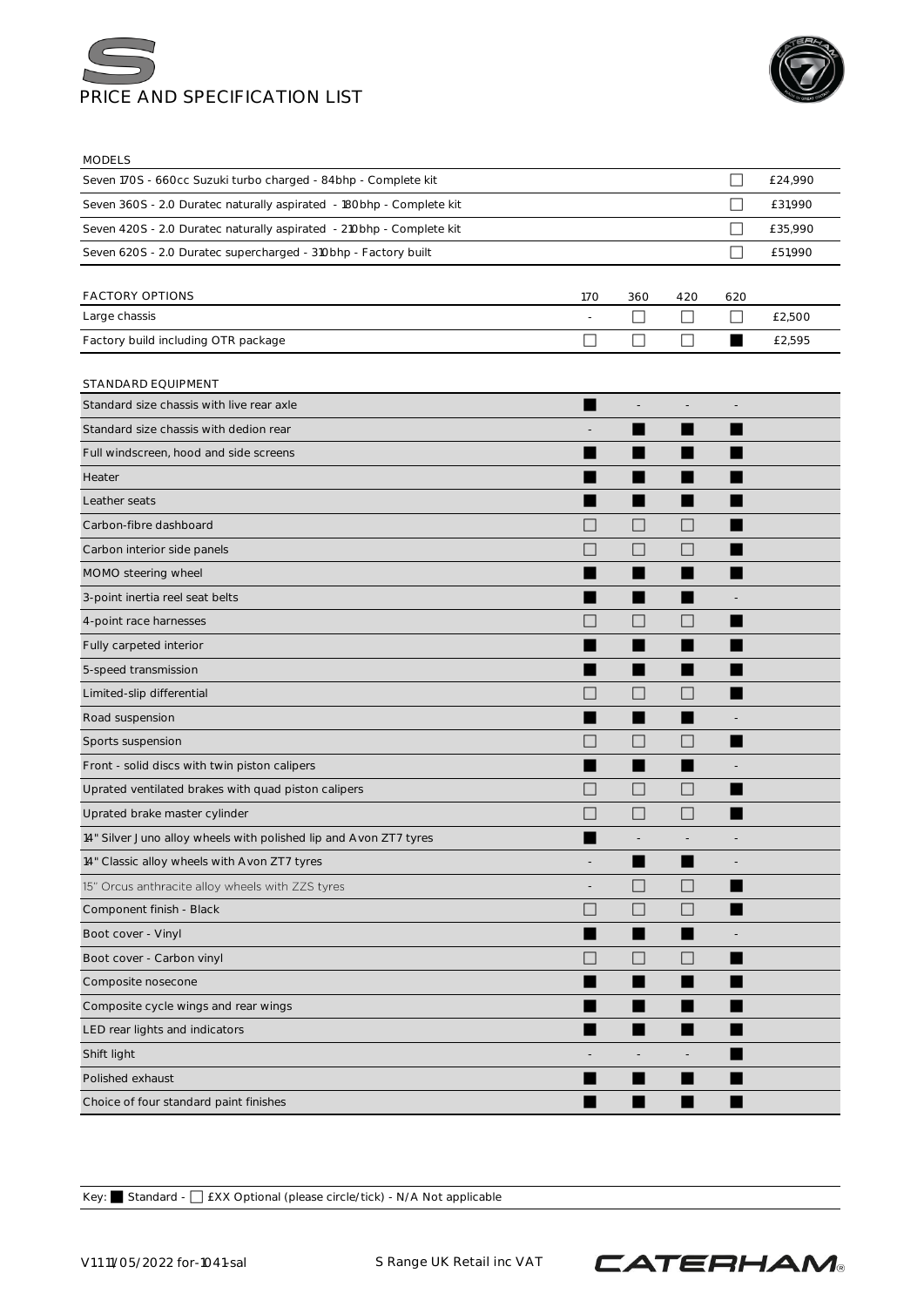



| Dry sump oil system<br>Limited-slip differential                            | П                        | $\mathsf{L}$             |                | ▅                        | £1,550 |
|-----------------------------------------------------------------------------|--------------------------|--------------------------|----------------|--------------------------|--------|
|                                                                             |                          |                          |                |                          |        |
|                                                                             |                          | П                        |                |                          | £1,250 |
| Rear anti-roll bar                                                          | ÷                        | П                        | П              | ■                        | £220   |
| Sports suspension (adjustable platforms)                                    | П                        | $\overline{a}$           | L,             | $\overline{\phantom{a}}$ | £250   |
| Sports suspension (wide track, rear anti-roll bar and adjustable platforms) | $\overline{\phantom{a}}$ | $\overline{\phantom{a}}$ | $\mathsf{L}$   | ▆                        | £800   |
| Aero wishbones                                                              | $\overline{a}$           | $\mathbf{I}$             | $\Box$         | ▅                        | £450   |
| Front - Ventilated discs with quad piston calipers                          | ÷,                       | $\mathcal{L}$            | П              | ▅                        | £800   |
| Uprated brake master cylinder                                               | ٠                        |                          | П              | ▅                        | £250   |
| <b>WHEELS &amp; TYRES</b>                                                   |                          |                          |                |                          |        |
| 14" Black Juno alloy wheels with polished lip and Avon ZT7 tyres            | $\overline{\phantom{a}}$ | $\overline{a}$           |                | L,                       | £100   |
| 14" Anthracite Juno alloy wheels with polished lip and Avon ZT7 tyres       | П                        | $\overline{a}$           | $\overline{a}$ | $\overline{a}$           | £200   |
| 13" Silver Apollo alloy wheels with Avon ZZS (6" front and 8" rear)         | $\overline{\phantom{a}}$ | £700                     | £700           | £100                     |        |
| 13" Black Apollo alloy wheels with Avon ZZS (6" front and 8" rear)          | ÷,                       | £700                     | £700           | £100                     |        |
| 15" Silver Orcus alloy wheels with Avon ZZS                                 | ÷                        | £600                     | £600           | £Ο                       |        |
| 15" Anthracite Orcus alloy wheels with Avon ZZS                             | $\overline{a}$           | £600                     | £600           | ■                        |        |
| <b>TRACK</b>                                                                |                          |                          |                |                          |        |
| 4-point race harness                                                        |                          | $\mathsf{L}$             | ΙI             | ▅                        | £250   |
| Track day exhaust system                                                    | $\overline{\phantom{a}}$ | $\Box$                   | П              | ▅                        | £800   |
| Battery master cut-off switch                                               |                          | $\vert \ \ \vert$        |                | $\mathsf{L}$             | £200   |
| Track day roll bar                                                          |                          | $\Box$                   | П              | П                        | £300   |
| Track day roll cage                                                         | $\Box$                   | П                        | П              | П                        | £700   |
| <b>WEATHER PROTECTION</b>                                                   |                          |                          |                |                          |        |
| Full weather equipment with interchangeable composite aeroscreen            |                          | $\mathbf{L}$             | $\Box$         | $\Box$                   | £650   |
| Full weather equipment with interchangeable carbon aeroscreen               | П                        | $\Box$                   | П              | П                        | £1,100 |
| Side screen armrests                                                        |                          | $\mathbf{L}$             |                | $\mathbf{L}$             | £150   |
| Boot cover - Carbon vinyl                                                   |                          | H                        | □              |                          | £150   |

V1.1 11/05/2022 for-1041-sal SRange UK Retail inc VAT

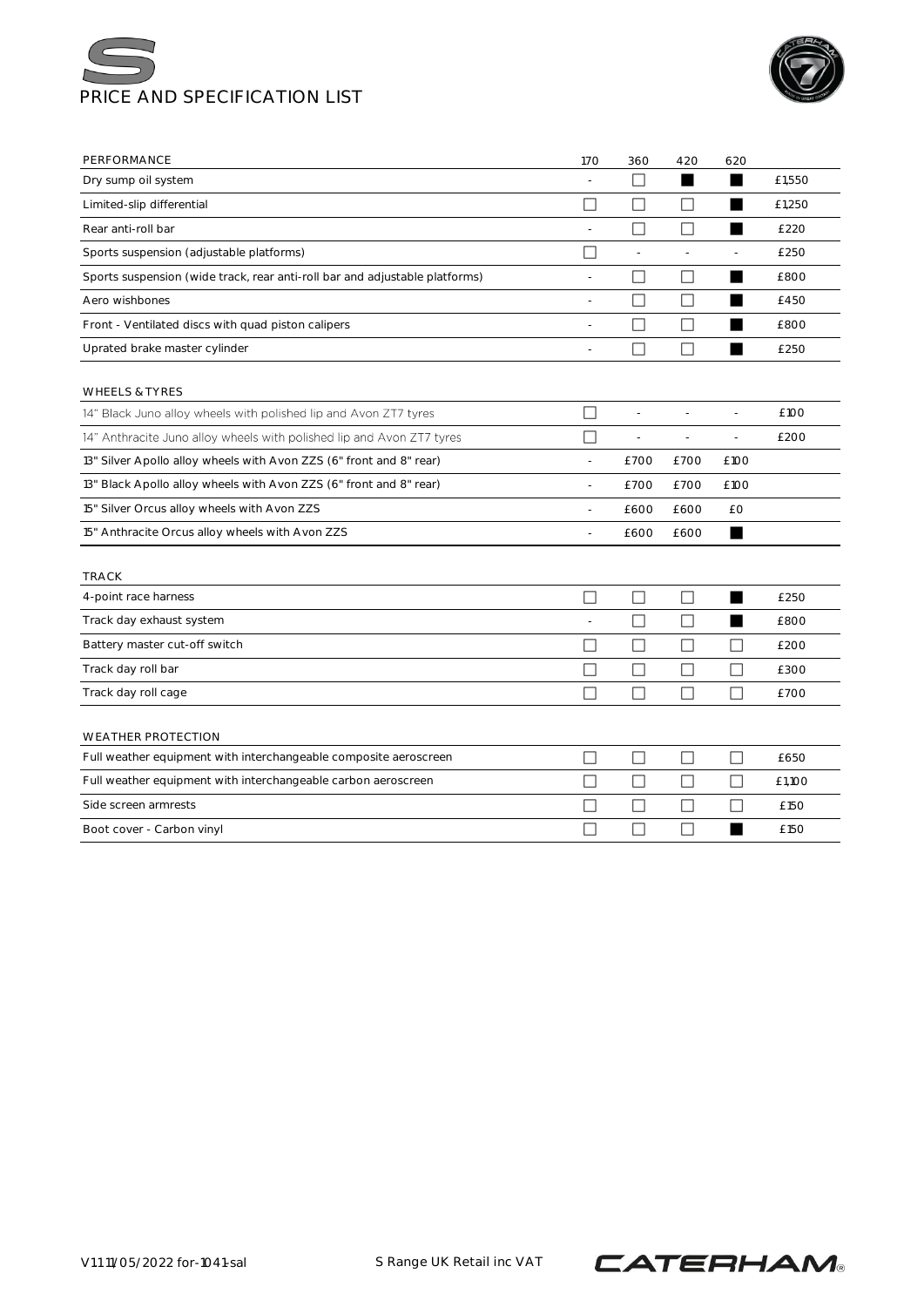



| <b>INTERIOR</b>                                                                                                                                                                                  | 170          | 360                         | 420           | 620                      |        |
|--------------------------------------------------------------------------------------------------------------------------------------------------------------------------------------------------|--------------|-----------------------------|---------------|--------------------------|--------|
| Dashboard - Carbon-fibre                                                                                                                                                                         | П            | П                           | П             |                          | £400   |
| Seats - Carbon Leather                                                                                                                                                                           | П            | П                           | ĪΙ            | $\Box$                   | £400   |
| Seats - Composite race                                                                                                                                                                           | $\mathbf{L}$ | П                           |               | $\mathsf{L}$             | £Ο     |
| Seats - Kevlar race                                                                                                                                                                              | $\Box$       | □                           | $\Box$        | П                        | £600   |
| Seats - Carbon with padding                                                                                                                                                                      | $\mathbf{L}$ | П                           | $\mathsf{L}$  | ΙI                       | £1,000 |
| Seats - Heated carbon with padding                                                                                                                                                               | Ш            | $\mathcal{L}_{\mathcal{A}}$ | Ш             | $\Box$                   | £1,400 |
| Steering wheel - MOMO quick-release                                                                                                                                                              | □            | $\Box$                      | П             | $\Box$                   | £200   |
| Steering wheel - MOMO Suede                                                                                                                                                                      | П            | П                           | $\Box$        | $\Box$                   | £150   |
| Steering wheel - MOMO Suede quick-release                                                                                                                                                        | Ш            | $\mathcal{L}_{\mathcal{A}}$ | $\Box$        | П                        | £300   |
| Sequential shift lights                                                                                                                                                                          | П            | $\Box$                      | П             | П                        | £300   |
| Lowered floors                                                                                                                                                                                   | IJ           | $\mathbb{R}^n$              | $\perp$       | $\perp$                  | £500   |
| Tunnel Top - Carbon-vinyl                                                                                                                                                                        | □            | $\Box$                      | П             | □                        | £150   |
| Map pocket                                                                                                                                                                                       | □            | П                           | П             | □                        | £50    |
| <b>EXTERIOR</b>                                                                                                                                                                                  |              |                             |               |                          |        |
| Nosecone - Carbon-fibre - Exposed weave                                                                                                                                                          | П            | $\Box$                      | П             | $\overline{a}$           | £750   |
| Nosecone - Carbon-fibre - Painted                                                                                                                                                                | П            | П                           | П             | $\overline{\phantom{a}}$ | £950   |
| Front cycle wings - Carbon-fibre - Exposed weave                                                                                                                                                 | $\Box$       | □                           | П             | $\Box$                   | £500   |
| Front cycle wings - Carbon-fibre - Painted                                                                                                                                                       | П            | П                           |               | П                        | £700   |
| Rear cycle wings - Carbon-fibre - Exposed weave                                                                                                                                                  | Ш            | $\Box$                      | $\Box$        | $\Box$                   | £900   |
| Rear cycle wings - Carbon-fibre - Painted                                                                                                                                                        | $\Box$       | П                           | $\Box$        | $\Box$                   | £1,150 |
| Components finish: Black                                                                                                                                                                         | $\mathsf{L}$ | □                           | $\Box$        | ■                        | £250   |
| Spare wheel carrier                                                                                                                                                                              | $\Box$       | □                           | $\Box$        | П                        | £750   |
| High intensity headlights with LED side lights                                                                                                                                                   | Ш            | $\mathcal{L}_{\mathcal{A}}$ | $\mathcal{L}$ | □                        | £800   |
| Clear lens pack (front and side repeaters)                                                                                                                                                       | П            | □                           | П             | ■                        | £90    |
| Indicator pods - Carbon                                                                                                                                                                          | $\mathsf{L}$ | $\mathbf{L}$                |               | ΙI                       | £150   |
| ADDITIONAL                                                                                                                                                                                       |              |                             |               |                          |        |
| Tool kit*                                                                                                                                                                                        |              |                             |               | $\Box$                   | £600   |
| Kit delivery (UK mainland)                                                                                                                                                                       | $\mathsf{L}$ | I.                          | П             | $\overline{\phantom{a}}$ | £500   |
| * Tool kit designed specifically to tackle the job of building a Seven. It includes tools required to construct and maintain a Seven with a number of devices<br>not found in typical tool sets. |              |                             |               |                          |        |

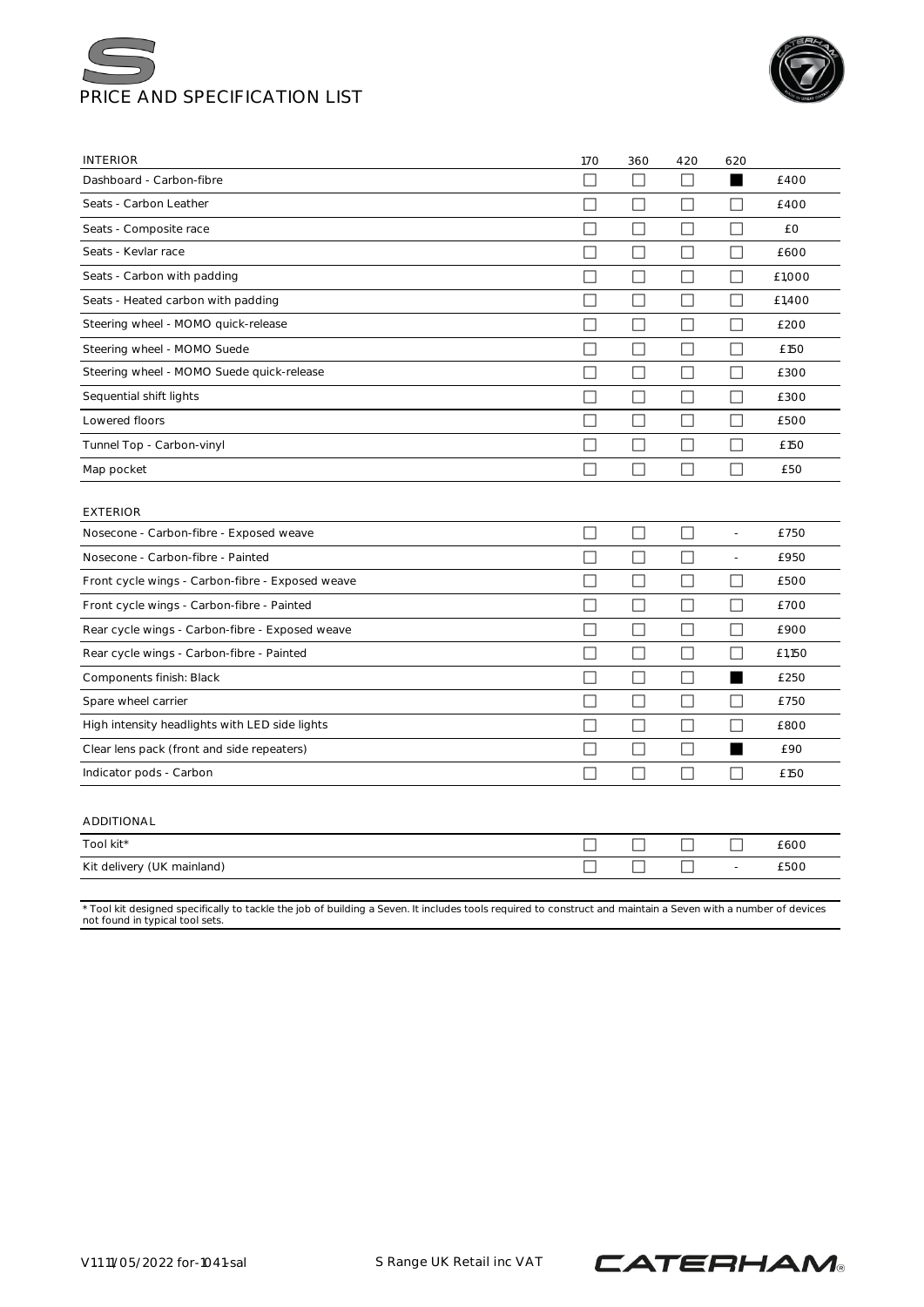



| PAINT                    |                                                               |             | 170    | 360    | 420    | 620    |        |
|--------------------------|---------------------------------------------------------------|-------------|--------|--------|--------|--------|--------|
|                          | Bare aluminium unpainted body with coloured composite panels* |             | ■      |        | ■      |        |        |
| $\Box$                   | Gravity Black                                                 |             |        |        |        |        |        |
| $\Box$                   | <b>Exocet Red</b>                                             |             |        |        |        |        |        |
| П                        | Vintage Green                                                 |             |        |        |        |        |        |
| $\overline{\phantom{a}}$ | Firecracker Yellow                                            |             |        |        |        |        |        |
|                          | Standard - fully painted vehicle                              |             | п      | ٠      | п      | ٠      |        |
| $\Box$                   | Gravity Black                                                 |             |        |        |        |        |        |
| П                        | <b>Exocet Red</b>                                             |             |        |        |        |        |        |
| $\overline{\phantom{a}}$ | Vintage Green                                                 |             |        |        |        |        |        |
| $\overline{\phantom{a}}$ | Firecracker Yellow                                            |             |        |        |        |        |        |
| Premium paint            |                                                               |             | $\Box$ | $\Box$ | $\Box$ | $\Box$ | £750   |
| $\Box$                   | Hyper Green                                                   |             |        |        |        |        |        |
| $\overline{\phantom{a}}$ | Gulf Blue                                                     |             |        |        |        |        |        |
|                          | <b>Black Grey</b>                                             |             |        |        |        |        |        |
|                          | Ultraviolet                                                   |             |        |        |        |        |        |
|                          | <b>Ballistic Orange</b>                                       |             |        |        |        |        |        |
| $\vert \ \ \vert$        | Peppermint Green                                              |             |        |        |        |        |        |
| $\overline{\phantom{a}}$ | Polar White                                                   |             |        |        |        |        |        |
| Exclusive paint          |                                                               |             | $\Box$ | $\Box$ | $\Box$ | $\Box$ | £1,000 |
| $\Box$                   | Viper Blue                                                    |             |        |        |        |        |        |
| $\overline{\phantom{a}}$ | Dark Silver                                                   |             |        |        |        |        |        |
|                          | Riviera Blue                                                  |             |        |        |        |        |        |
| $\overline{\phantom{0}}$ | Volcano Red                                                   |             |        |        |        |        |        |
| $\Box$                   | Arancio Argos                                                 |             |        |        |        |        |        |
| $\overline{\phantom{a}}$ | Detonator Yellow                                              |             |        |        |        |        |        |
|                          | Crystaline White                                              |             |        |        |        |        |        |
| П                        | Nardo Grey                                                    |             |        |        |        |        |        |
| $\Box$                   | Acid Green                                                    |             |        |        |        |        |        |
| Custom paint**           |                                                               |             | $\Box$ | $\Box$ | $\Box$ | $\Box$ | £2,000 |
|                          | Name_                                                         | Paint code_ |        |        |        |        |        |
|                          |                                                               |             |        |        |        |        |        |

\*Please be aware that due to the nature of the bare aluminium it will attract marks very easily which cannot be repaired, these may be present at point of delivery due to the build process which is unfortunately unavoidable. Please speak to a member of our sales team should you require more information

\*\*We are happy to paint your Caterham® in any major motor manufacturers colour so long as you are able to provide a paint code to ensure we get the correct colour. Please be aware that certain colours require specific materials and processes to produce which may increase the build time and cost of this option. Some colours can be difficult to repair so may not be recommended.

V1.1 11/05/2022 for-1041-sal S Range UK Retail inc VAT

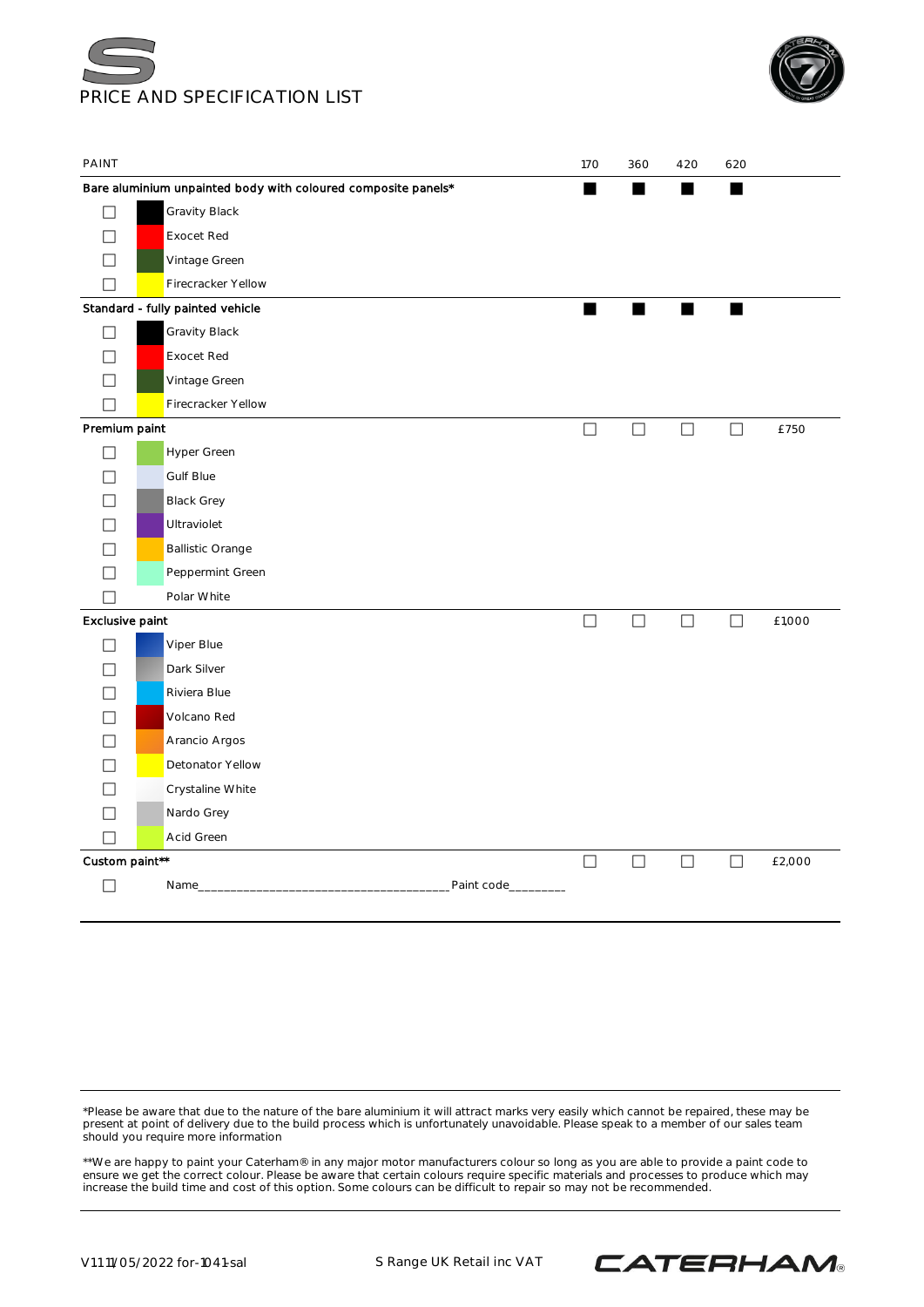



|               | ADDITIONAL PAINT & DECALS          |                 | 170                       | 360    | 420 | 620     |        |
|---------------|------------------------------------|-----------------|---------------------------|--------|-----|---------|--------|
|               | Painted 7 grille                   |                 | П                         | П      | П   | $\Box$  | £100   |
|               |                                    |                 |                           |        |     |         |        |
|               | Painted noseband                   |                 | П                         | П      | П   | $\Box$  | £500   |
|               |                                    |                 |                           |        |     |         |        |
|               | Painted noseband and bonnet stripe |                 | П                         | □      | П   | П       | £1,000 |
|               | Painted roll bar/cage              |                 |                           |        |     |         |        |
|               |                                    |                 | $\Box$                    | □      | П   | $\perp$ | £500   |
|               |                                    |                 |                           |        |     |         |        |
|               | Full decal pack                    |                 | $\Box$                    | $\Box$ | П   | П       | £400   |
|               | <b>TATERHAM</b>                    |                 | Double stripes            |        |     |         |        |
| $\mathcal{L}$ | $\frac{1}{11111}$                  | <b>CATERHAM</b> | Triple stripes            |        |     |         |        |
|               |                                    | CATERHAM        | Swoosh stripes (170 only) |        |     |         |        |
|               | Stripe colour                      |                 |                           |        |     |         |        |
|               |                                    |                 | A                         |        |     |         |        |
|               | Pinstripe colour                   |                 |                           |        |     |         |        |
|               |                                    |                 |                           |        | AAA | AAA     |        |
|               | Caterham® lettering colour         |                 |                           |        |     |         |        |
|               | <b>Black</b>                       |                 |                           |        |     |         |        |
|               | White                              |                 |                           |        |     |         |        |
|               |                                    |                 |                           |        |     |         |        |

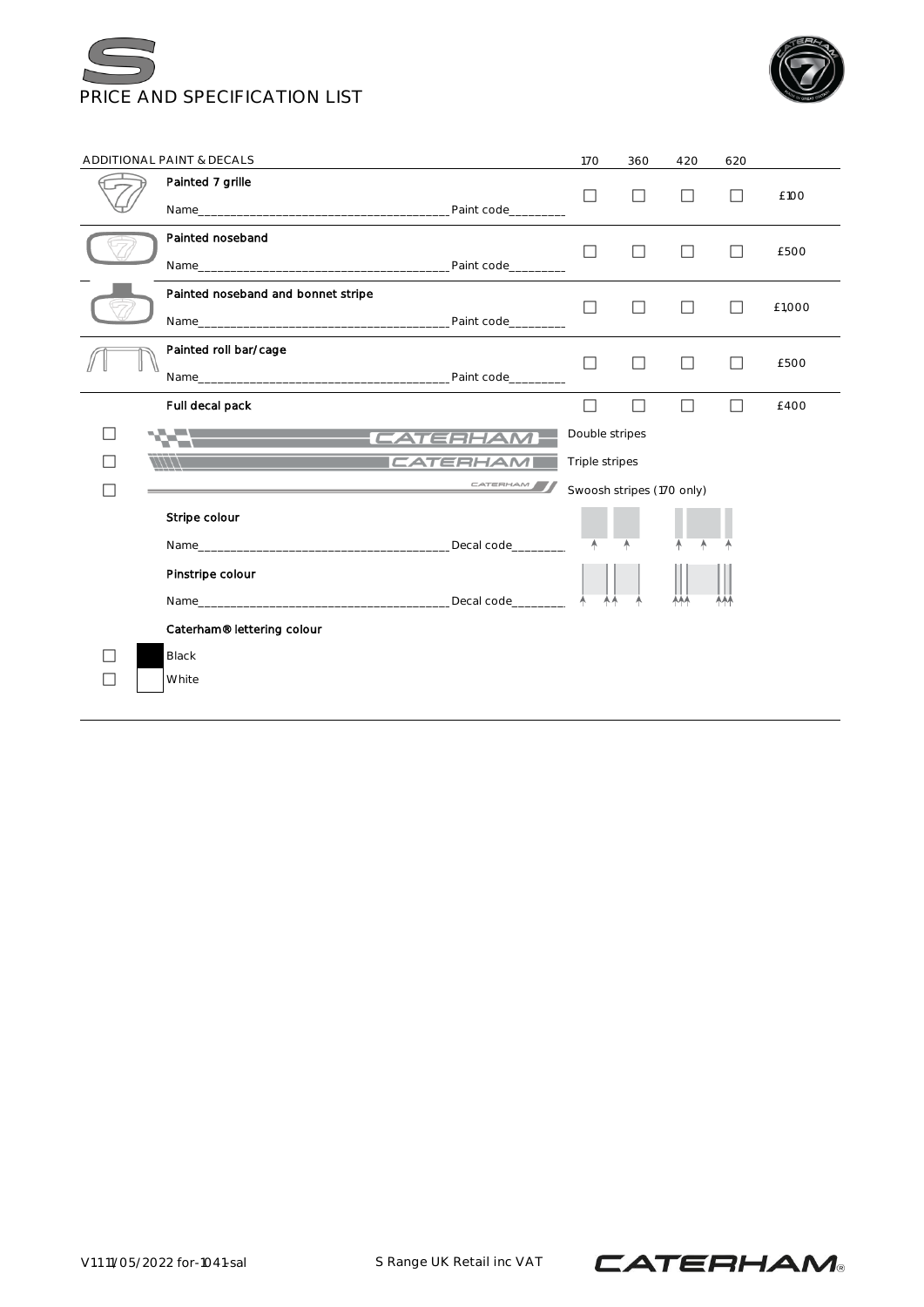



).<br>Mignature

|                                                                                                                                                 | 170                     | 360     | 420                                                                                                            | 620          |        |
|-------------------------------------------------------------------------------------------------------------------------------------------------|-------------------------|---------|----------------------------------------------------------------------------------------------------------------|--------------|--------|
| Signature design leather interior                                                                                                               | $\mathbf{I}$            |         | $\Box$                                                                                                         | $\mathsf{L}$ | £1,500 |
| includes seats, sidescreen armrests* and tunnel top gaitors trimmed in fine Muirhead<br>Leather with the 7 roundel embroidered on the seatbacks |                         |         |                                                                                                                |              |        |
| Stitching design: □ Diamond □ Fluted □ Sport                                                                                                    |                         |         |                                                                                                                |              |        |
| Stitching colour (including embroidered roundel): ______________________________                                                                |                         |         | Code____________________                                                                                       |              |        |
|                                                                                                                                                 |                         |         | Code in the code of the code of the code                                                                       |              |        |
|                                                                                                                                                 |                         |         | Code in the code of the code of the code of the code of the code of the code of the code of the code of the co |              |        |
|                                                                                                                                                 |                         |         | Code in the code of the code of the code                                                                       |              |        |
| Signature seats trimmed in choice of fine Muirhead including embroidered 7 roundel<br>on seat back                                              | П                       |         |                                                                                                                | $\perp$      | £1.000 |
| Stitching design: □ Diamond □ Fluted □ Sport                                                                                                    |                         |         |                                                                                                                |              |        |
|                                                                                                                                                 |                         |         |                                                                                                                |              |        |
|                                                                                                                                                 |                         |         |                                                                                                                |              |        |
| Coloured seat piping from a range of colours**                                                                                                  | $\perp$                 | $\Box$  | $\Box$                                                                                                         | ΙI           | £600   |
|                                                                                                                                                 | $Code$ <sub>_____</sub> |         |                                                                                                                |              |        |
| Embroidered 7 Roundel on seat back                                                                                                              | $\Box$                  | $\Box$  | $\Box$                                                                                                         |              | f400   |
|                                                                                                                                                 | Code                    |         |                                                                                                                |              |        |
| Tunnel top trimmed in choice of fine Muirhead leather                                                                                           | П                       | $\Box$  | $\Box$                                                                                                         | $\Box$       | £300   |
|                                                                                                                                                 | $Code$ <sub>____</sub>  |         |                                                                                                                |              |        |
| Gearbox and handbrake gaitors trimmed in choice of fine Muirhead leather                                                                        | $\Box$                  |         | $\Box$                                                                                                         |              | £150   |
|                                                                                                                                                 | Code in the code        |         |                                                                                                                |              |        |
| Armrests trimmed in choice of fine Muirhead leather                                                                                             | $\perp$                 | $\perp$ | ΙI                                                                                                             |              | £170   |
|                                                                                                                                                 |                         |         |                                                                                                                |              |        |
| Carbon side panels                                                                                                                              | $\Box$                  | $\perp$ | ΙI                                                                                                             |              | £800   |
| Side panels trimmed in choice of fine Muirhead leather                                                                                          | П                       | $\Box$  | П                                                                                                              | $\Box$       | £1,000 |
|                                                                                                                                                 | $Code$ <sub>____</sub>  |         |                                                                                                                |              |        |
| Dash - Wood effect                                                                                                                              | $\perp$                 | $\perp$ | ΙI                                                                                                             |              | £300   |
| Dash - Leather from a range of colours                                                                                                          | ΙI                      | $\perp$ | $\Box$                                                                                                         | $\perp$      | £500   |
|                                                                                                                                                 | $Code_$                 |         |                                                                                                                |              |        |
| Dash - Black Alcantara                                                                                                                          |                         |         |                                                                                                                |              | £600   |
| <b>Dash - Painted</b>                                                                                                                           | Г                       |         | $\mathsf{L}$                                                                                                   | $\mathsf{L}$ | £400   |
| Colour:                                                                                                                                         | Code                    |         |                                                                                                                |              |        |
| Dash - 620 style (not available on 170)                                                                                                         | $\Box$                  | $\Box$  | П                                                                                                              |              | £1,000 |
| * Requires armrests to be specified<br>** Requiress standard leather seats to be specified                                                      |                         |         | *** Requires Signature leather seats                                                                           |              |        |

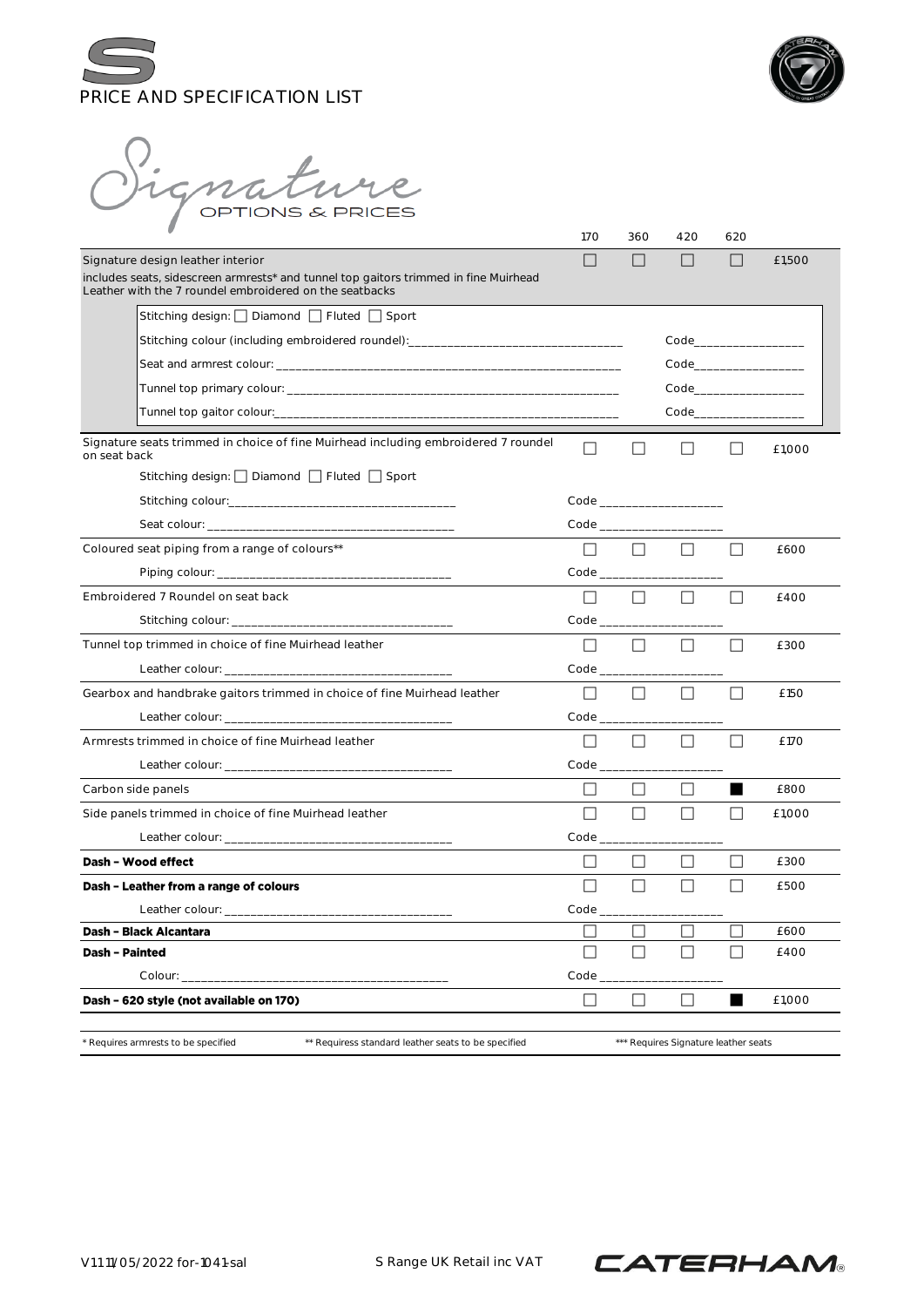



mature

| SIGNATURE EXTERIOR OPTIONS                            | 170 | 360                                       | 420 | 620 |      |
|-------------------------------------------------------|-----|-------------------------------------------|-----|-----|------|
| 620 style nosecone                                    |     |                                           |     |     | £600 |
| Painted headlight bowls                               |     |                                           |     |     | £150 |
|                                                       |     | Code _________________                    |     |     |      |
| Painted pedal box cover                               |     |                                           |     |     | £75  |
|                                                       |     |                                           |     |     |      |
| Painted cam cover (not available on 170)              |     |                                           |     |     | £150 |
|                                                       |     |                                           |     |     |      |
| Black leather roll bar (standard roll bar only)       |     |                                           |     |     | £700 |
| Chassis and wishbones powdercoated in customer colour |     |                                           |     |     | £500 |
|                                                       |     | Code and the code of the code of the code |     |     |      |

#### COLOUR OPTIONS

Muirhead leather colours Chassis and stitching colours GP001 - Black GP037 - Buffalo Grey GP038 - Madeira Red GP077 - Biscuit Tan CG018 - Sable CG027 - Ocean Green GP068 - Admiralty Blue ALC - Black Alcantara



RAL 6038 - Light Green RAL 6002 - Dark Green RAL 1026 - Yellow RAL 2005 - Orange RAL 4007 - Purple RAL 8017 Brown Beige